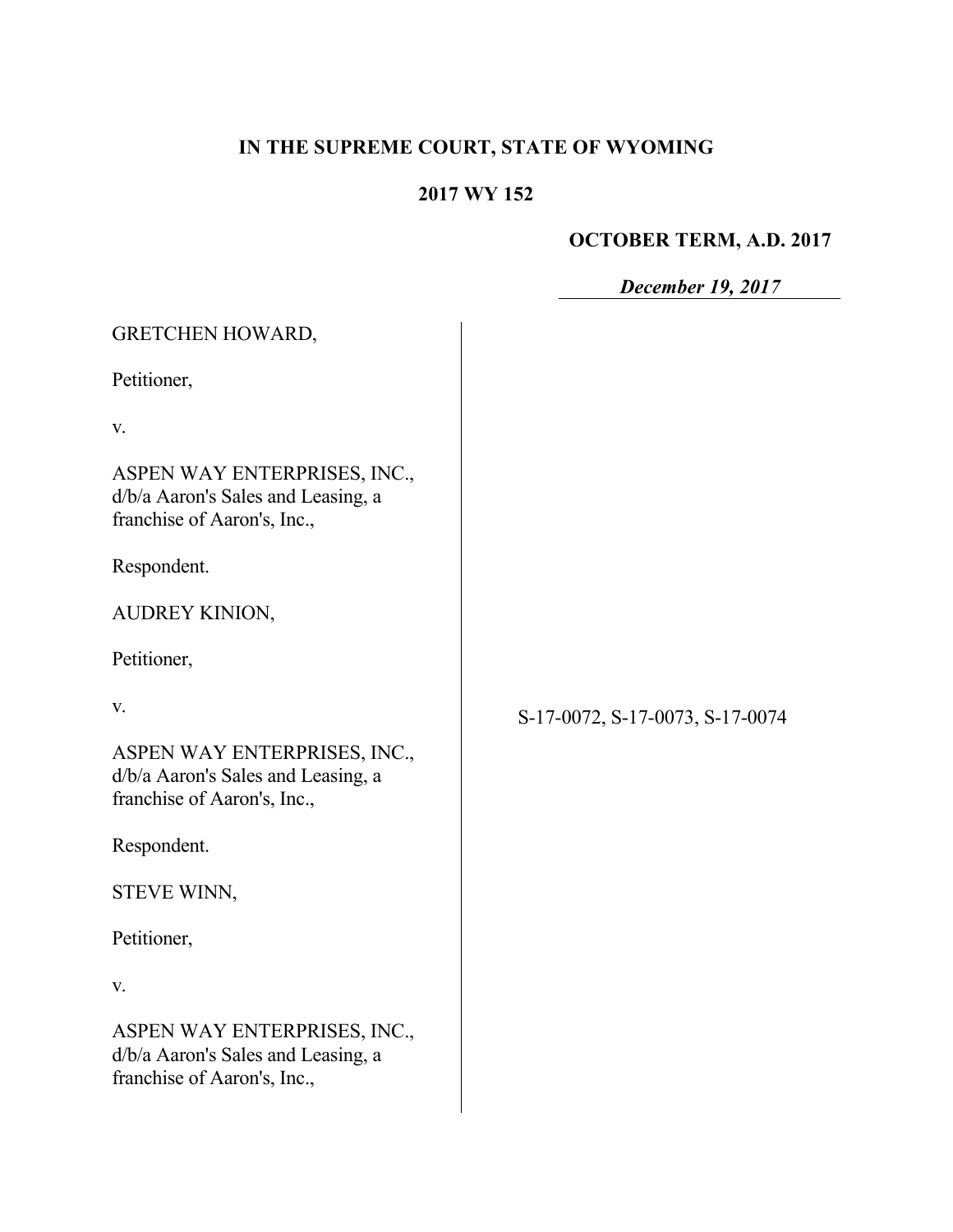Respondent.

#### *Appeal from the District Court of Natrona County The Honorable Catherine E. Wilking, Judge*

#### *Representing Appellant:*

John H. Robinson of Jamieson & Robinson, LLC, Casper, WY; R. Daniel Fleck of The Spence Law Firm, LLC Jackson, WY; and John P. LaBuda of LaBuda Law Office, PC, Pinedale, WY. Argument by Messrs. Robinson and LaBuda.

#### *Representing Appellee:*

Adam Warren and Adam J. Tunning of Moulton Bellingham PC, Billings, MT; and Jeff S. Meyer of Murane & Bostwick, LLC, Casper, WY. Argument by Mr. Warren.

*Before BURKE, C.J., and HILL, DAVIS, FOX, and KAUTZ, JJ.*

**NOTICE: This opinion is subject to formal revision before publication in Pacific Reporter Third. Readers are requested to notify the Clerk of the Supreme Court, Supreme Court Building, Cheyenne, Wyoming 82002, of any typographical or other formal errors so that correction may be made before final publication in the permanent volume.**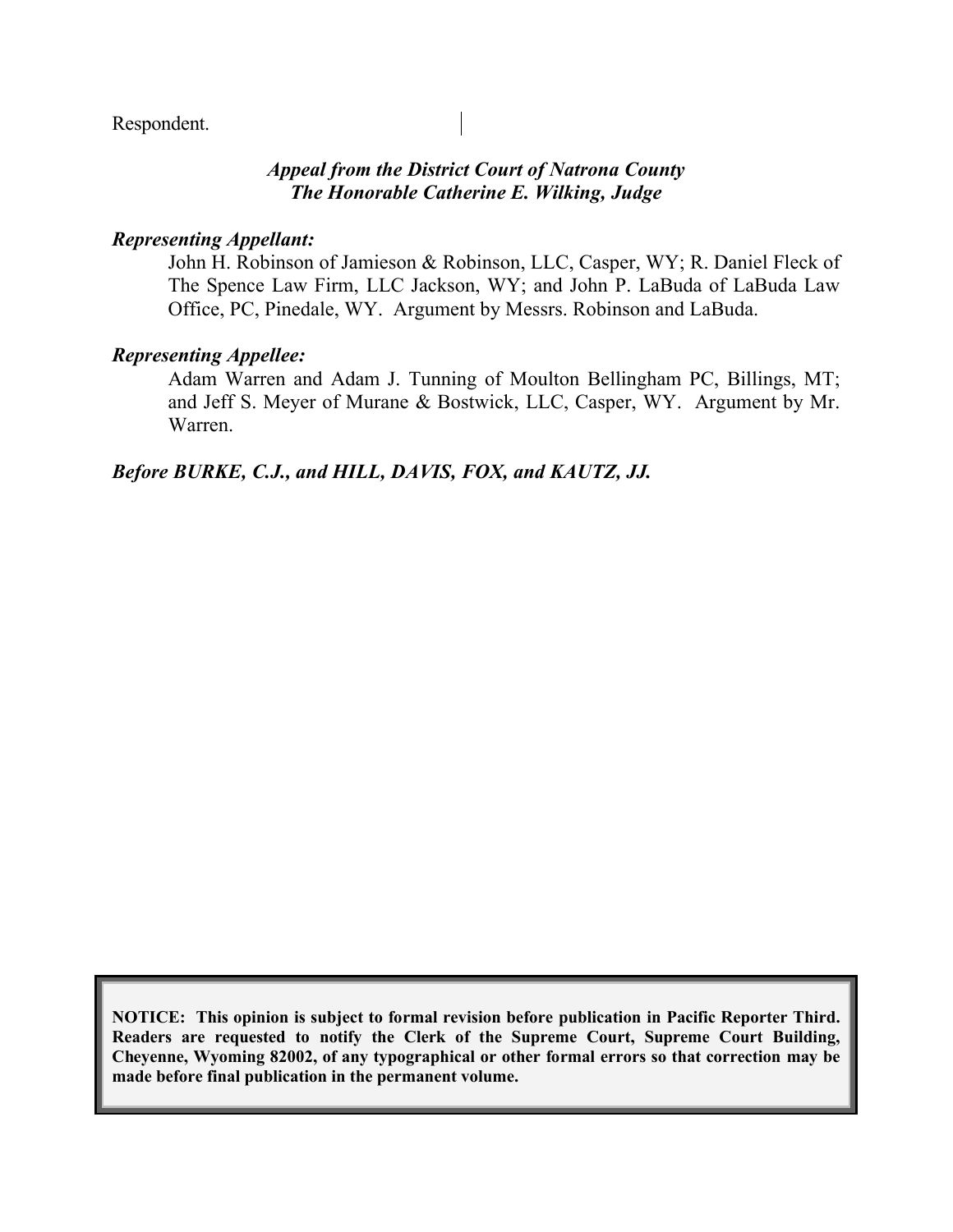#### **HILL,** Justice.

l

[¶1] Gretchen Howard, Audrey Kinion, and Steve Winn (Plaintiffs) individually filed separate claims in circuit court asserting invasion of privacy claims against Aspen Way Enterprises, Inc. (Aspen Way). The circuit court concluded that Wyoming does not recognize a cause of action for Plaintiffs' privacy claims and granted Aspen Way summary judgment on those claims. Plaintiffs appealed, and the district court affirmed on the same basis. We granted the Plaintiffs' petitions for writ of review, consolidated their petitions, and now reverse and remand for proceedings consistent with this opinion.

# **ISSUES**

[¶2] Plaintiffs present three issues on appeal, which they state as follows:

1. Whether Wyoming recognizes the tort of invasion of privacy.

2. If so, whether Wyoming recognizes the elements of the tort of invasion of privacy/intrusion upon seclusion as set forth in Restatement (Second) of Torts § 652B (1977).

3. Whether genuine issues of material fact preclude entry of summary judgment.

# **FACTS**

[¶3] Aspen Way owns a rent-to-own franchise in Casper, Wyoming, operating under the name Aaron's Sales and Leasing. Plaintiffs each leased a computer from Aspen Way pursuant to lease-purchase agreements, and in May 2015, Plaintiffs individually filed separate complaints against Aspen Way related to those agreements. The complaints each generally alleged that Aspen Way installed software on Plaintiffs' leased computers, without Plaintiffs' knowledge, that enabled Aspen Way to track the leased computers' locations, remotely activate the computers' webcams, and capture screen shots and key strokes. $<sup>1</sup>$ </sup> Based on these allegations, Plaintiffs asserted that claims for invasion of privacy/intrusion upon seclusion and breach of the covenant of good faith and fair dealing.

[¶4] Plaintiffs filed their separate complaints in the circuit court for Natrona County. Aspen Way answered each complaint and subsequently filed motions for summary judgment on each complaint. As grounds for summary judgment, Aspen Way asserted Wyoming does not recognize a cause of action for Plaintiffs' privacy claims and that

<sup>&</sup>lt;sup>1</sup> Each complaint alleged variations on these general allegations. Because the specific allegations in each complaint do not affect our resolution of this appeal, we do not separately detail each complaint's specific allegations.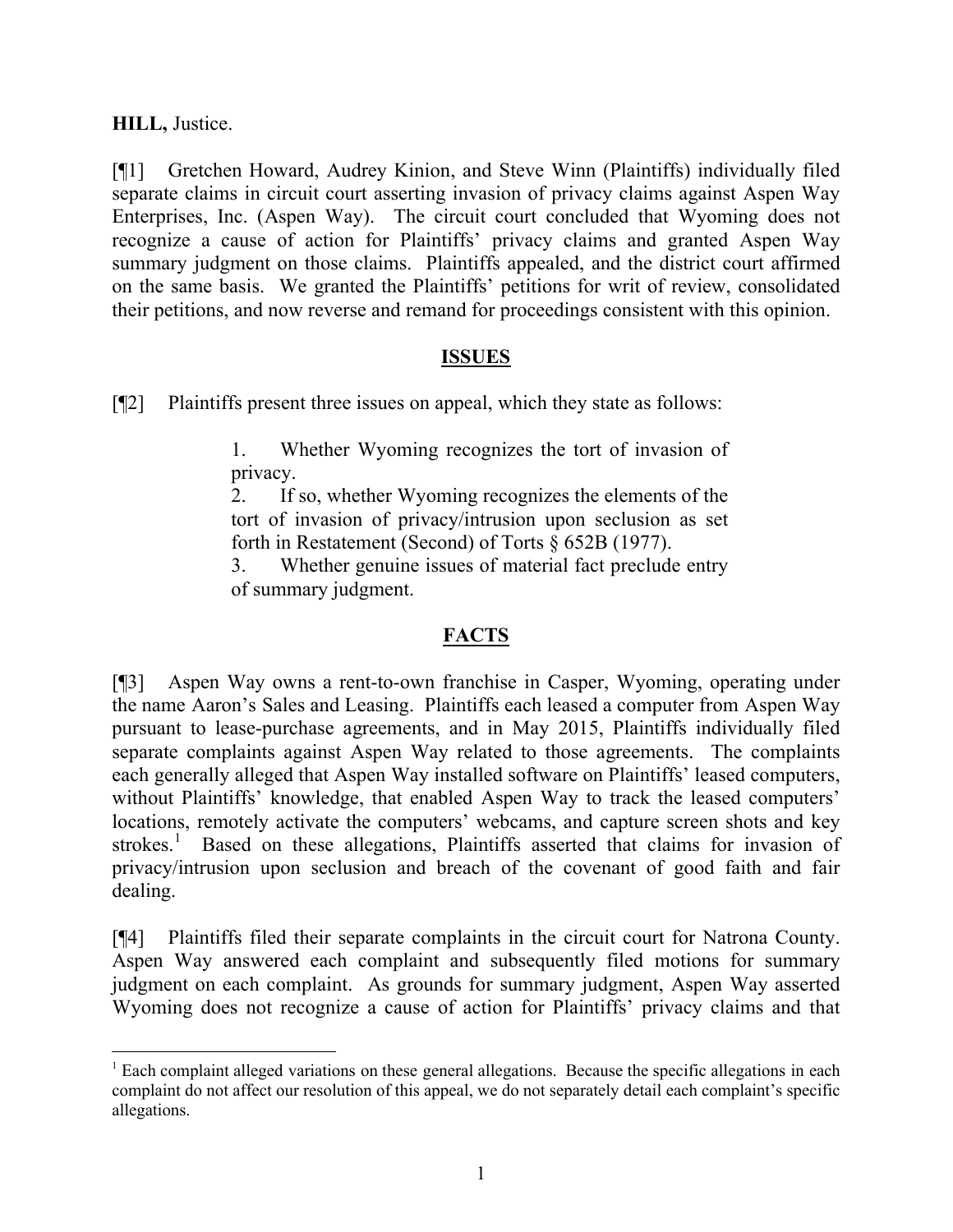even if Wyoming did recognize such a claim, no genuine issue of material fact exists with respect to either Plaintiffs' privacy claims or their claims for breach of the covenant of good faith and fair dealing. Plaintiffs responded with their oppositions.

[¶5] On May 11, 2016, the circuit court issued orders in the three cases seeking certification of questions of law to the district court, including the question of whether Wyoming recognizes a cause of action for Plaintiffs' privacy claims. $^2$  The district court rejected the certified questions in each case, and the circuit court then ruled on Aspen Way's summary judgment motions, granting them in part and denying them in part. With respect to Plaintiffs' privacy claims, the court ruled such claims were not recognized in Wyoming and granted Aspen Way summary judgment. With respect to the claims for breach of the covenant of good faith and fair dealing, the court found genuine issues of material fact and denied summary judgment on those claims. As to the privacy claims, the court ruled its judgment was final and appealable.

[¶6] Plaintiffs filed timely notices of appeal to the district court in each case. On February 23, 2017, the district court issued orders affirming the circuit court orders. In so ruling, the court observed:

> \* \* \* [A]t this time, there is simply not the historical and judicial context to declare that Wyoming definitively recognizes the tort of invasion of privacy/intrusion upon seclusion. In the absence of a clear indication that Wyoming would recognize such a claim, this Court will not presume upon the functions of the Wyoming Supreme Court with regard to the proper development of the common law in Wyoming.

[¶7] On March 10, 2017, Plaintiffs filed petitions for writ of review in each case, and on April 4, 2017, this Court issued orders granting the petitions and consolidating the cases for appeal.

l  $2$  W.R.A.P. 11.01 provides that:

a district court may answer questions of law certified to it by a circuit court, municipal court or an administrative agency, if there is involved in any proceeding before the certifying court or agency a question of law which may be determinative of the cause then pending in the certifying court or agency and concerning which it appears there is no controlling precedent in the decisions of the supreme court.

W.R.A.P. 11.01 (LexisNexis 2017).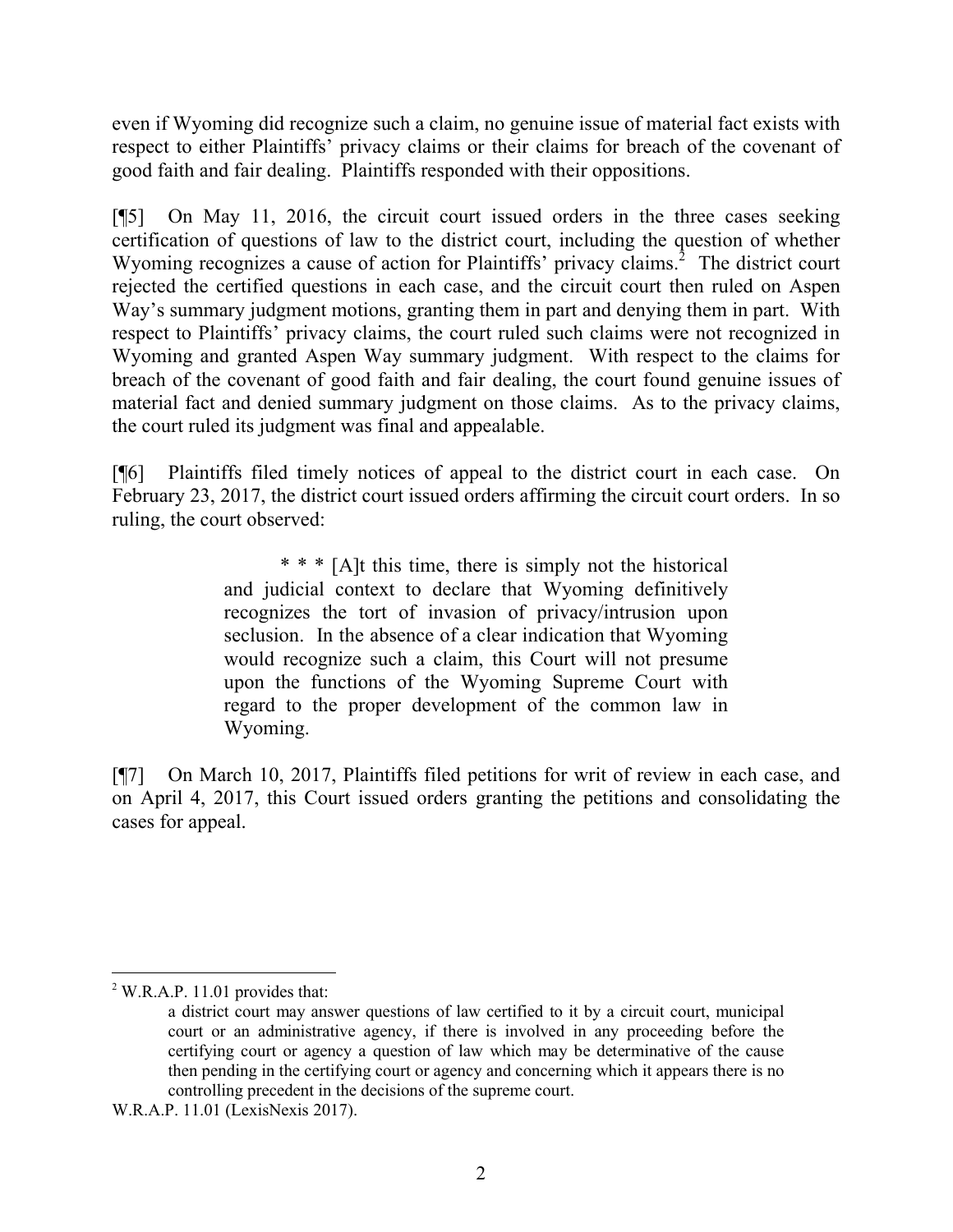# **STANDARD OF REVIEW**

[¶8] We review the circuit court's entry of summary judgment *de novo*, meaning we consider the same materials and apply the same standards as the circuit court. *Elec. Wholesale Supply Co., Inc. v. Fraser*, 2015 WY 105, ¶ 13, 356 P.3d 254, 258 (Wyo. 2015). "We examine the record from the vantage point most favorable to the party opposing the motion, and we give that party the benefit of all favorable inferences which may fairly be drawn from the record." *Id*. (quoting *Baker v. Speaks*, 2014 WY 117, ¶ 9, 334 P.3d 1215, 1219 (Wyo. 2014)). The question of whether a cause of action is or will be recognized in Wyoming is a question of law we review *de novo*. *Townsend v. Living Centers Rocky Mountain, Inc.*, 947 P.2d 1297, 1298 (Wyo. 1997).

# **DISCUSSION**

[¶9] Plaintiffs ask this Court to recognize a common law cause of action for the invasion of privacy tort defined by the Restatement (Second) of Torts (1977) as intrusion upon seclusion. Aspen Way argues against recognizing a common law cause of action for Plaintiffs' privacy claims, contending that if such a cause of action is to be recognized in Wyoming, it should be created and defined by legislative action. We agree with Plaintiffs that the Restatement cause of action for intrusion upon seclusion is consistent with the value our state places on privacy, and we therefore recognize the tort as part of Wyoming's common law.

#### **A. Intrusion upon Seclusion as Defined by Restatement (Second) of Torts**

[¶10] The Restatement (Second) of Torts generally defines liability for an invasion of privacy as follows:

> 1) One who invades the right of privacy of another is subject to liability for the resulting harm to the interests of the other.

> > (2) The right of privacy is invaded by

(a) unreasonable intrusion upon the seclusion of another, as stated in § 652B; or

(b) appropriation of the other's name or likeness, as stated in § 652C; or

(c) unreasonable publicity given to the other's private life, as stated in § 652D; or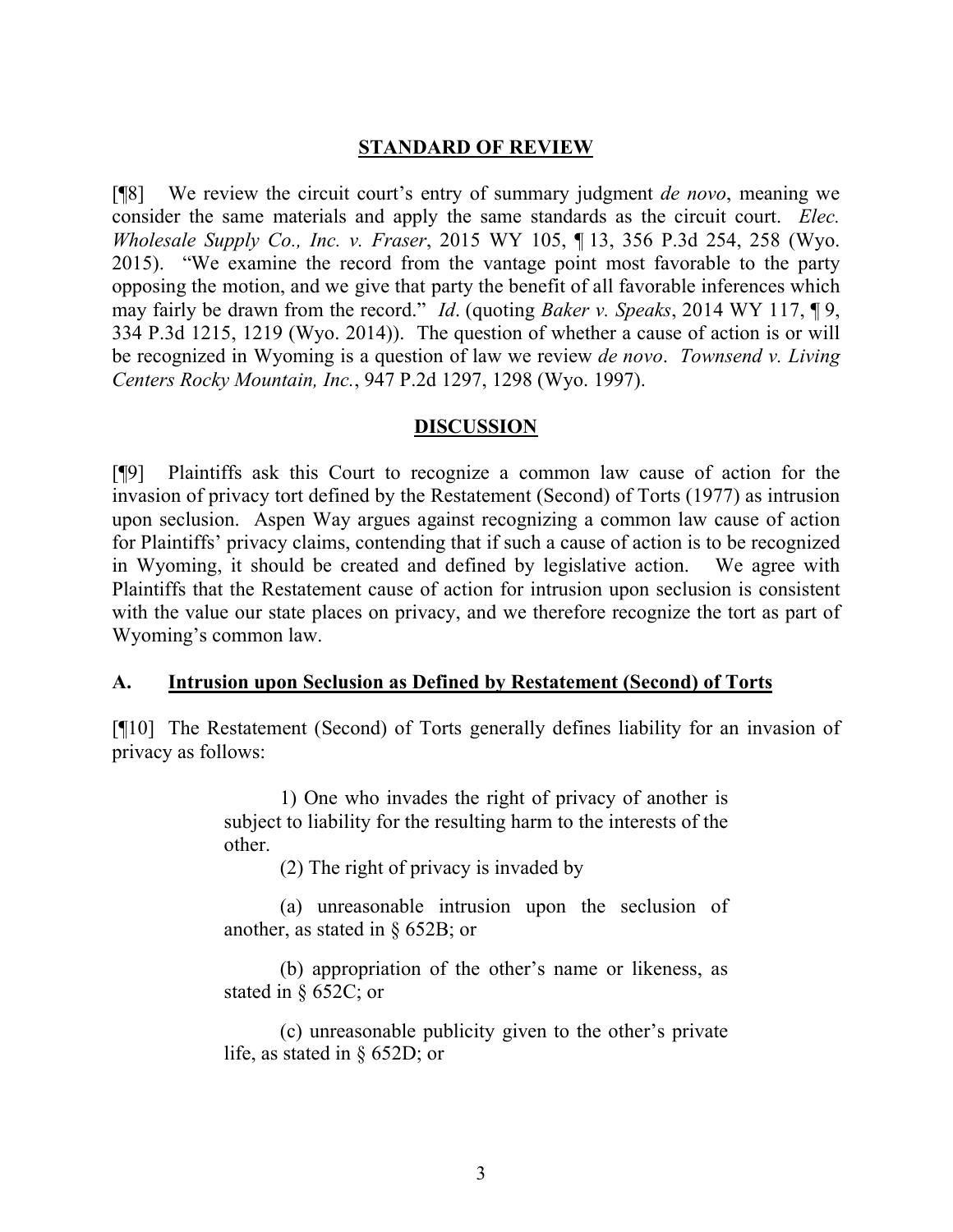(d) publicity that unreasonably places the other in a false light before the public, as stated in § 652E.

Restatement (Second) of Torts § 652A (1977).

[¶11] The strand of the privacy tort Plaintiffs assert, and the one they ask this Court to recognize, is intrusion upon seclusion, which the Restatement defines as follows:

> One who intentionally intrudes, physically or otherwise, upon the solitude or seclusion of another or his private affairs or concerns, is subject to liability to the other for invasion of his privacy, if the intrusion would be highly offensive to a reasonable person.

Restatement (Second) of Torts § 652B (1977).

[¶12] The comments to the section 652B explain the tort's parameters and the showing required to establish its elements.

> *a*. The form of invasion of privacy covered by this Section does not depend upon any publicity given to the person whose interest is invaded or to his affairs. It consists solely of an intentional interference with his interest in solitude or seclusion, either as to his person or as to his private affairs or concerns, of a kind that would be highly offensive to a reasonable man.

> *b*. The invasion may be by physical intrusion into a place in which the plaintiff has secluded himself, as when the defendant forces his way into the plaintiff's room in a hotel or insists over the plaintiff's objection in entering his home. It may also be by the use of the defendant's senses, with or without mechanical aids, to oversee or overhear the plaintiff's private affairs, as by looking into his upstairs windows with binoculars or tapping his telephone wires. It may be by some other form of investigation or examination into his private concerns, as by opening his private and personal mail, searching his safe or his wallet, examining his private bank account, or compelling him by a forged court order to permit an inspection of his personal documents. The intrusion itself makes the defendant subject to liability, even though there is no publication or other use of any kind of the photograph or information outlined.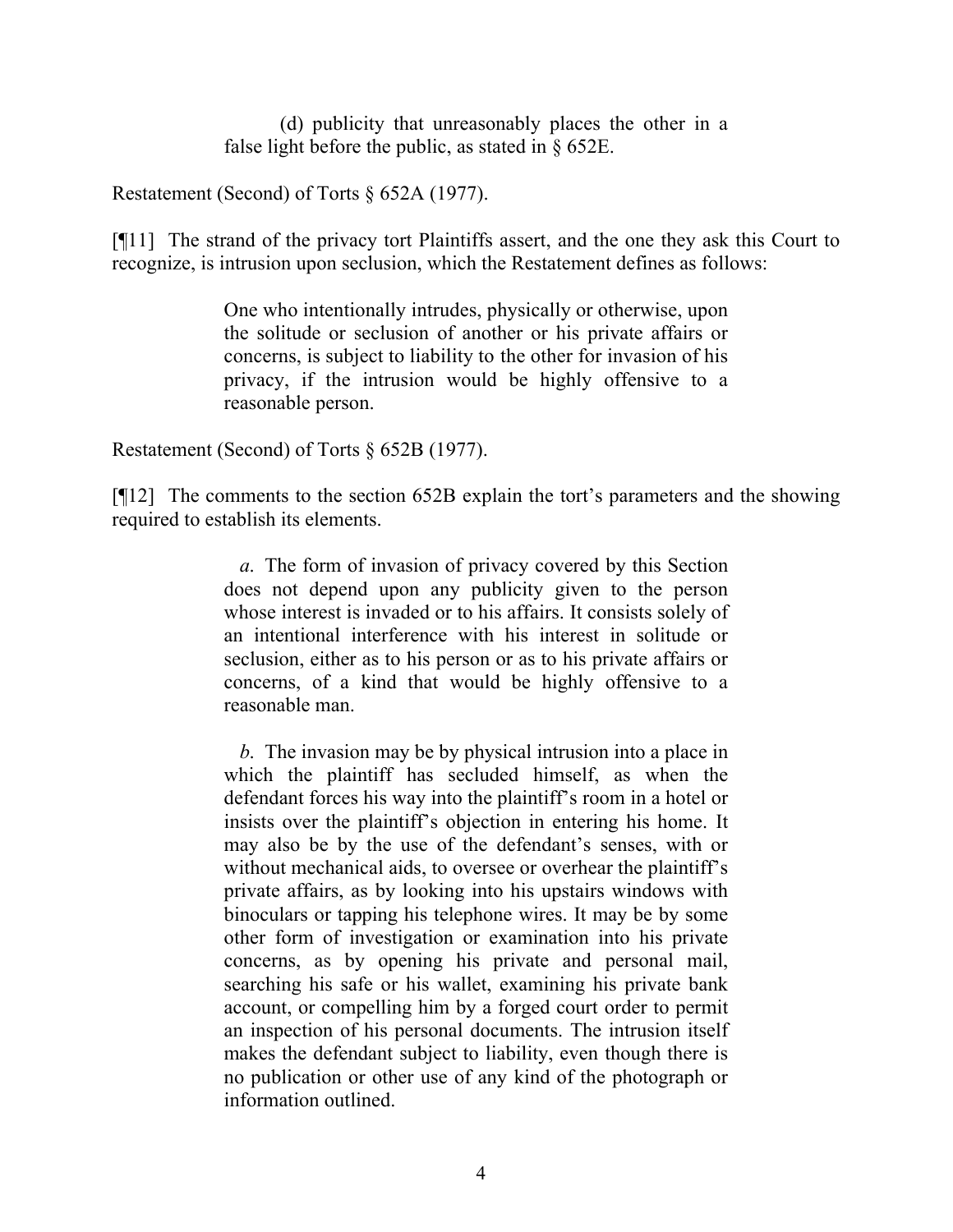*c*. The defendant is subject to liability under the rule stated in this Section only when he has intruded into a private place, or has otherwise invaded a private seclusion that the plaintiff has thrown about his person or affairs. Thus there is no liability for the examination of a public record concerning the plaintiff, or of documents that the plaintiff is required to keep and make available for public inspection. Nor is there liability for observing him or even taking his photograph while he is walking on the public highway, since he is not then in seclusion, and his appearance is public and open to the public eye. Even in a public place, however, there may be some matters about the plaintiff, such as his underwear or lack of it, that are not exhibited to the public gaze; and there may still be invasion of privacy when there is intrusion upon these matters.

 *d*. There is likewise no liability unless the interference with the plaintiff's seclusion is a substantial one, of a kind that would be highly offensive to the ordinary reasonable man, as the result of conduct to which the reasonable man would strongly object. Thus there is no liability for knocking at the plaintiff's door, or calling him to the telephone on one occasion or even two or three, to demand payment of a debt. It is only when the telephone calls are repeated with such persistence and frequency as to amount to a course of hounding the plaintiff, that becomes a substantial burden to his existence, that his privacy is invaded.

Restatement (Second) of Torts § 652B (1977) (illustrations omitted).

[¶13] As to damages for invasion of privacy, the Restatement provides:

One who has established a cause of action for invasion of his privacy is entitled to recover damages for

(a) the harm to his interest in privacy resulting from the invasion;

(b) his mental distress proved to have been suffered if it is of a kind that normally results from such an invasion; and

(c) special damage of which the invasion is a legal cause.

Restatement (Second) of Torts § 652H (1977).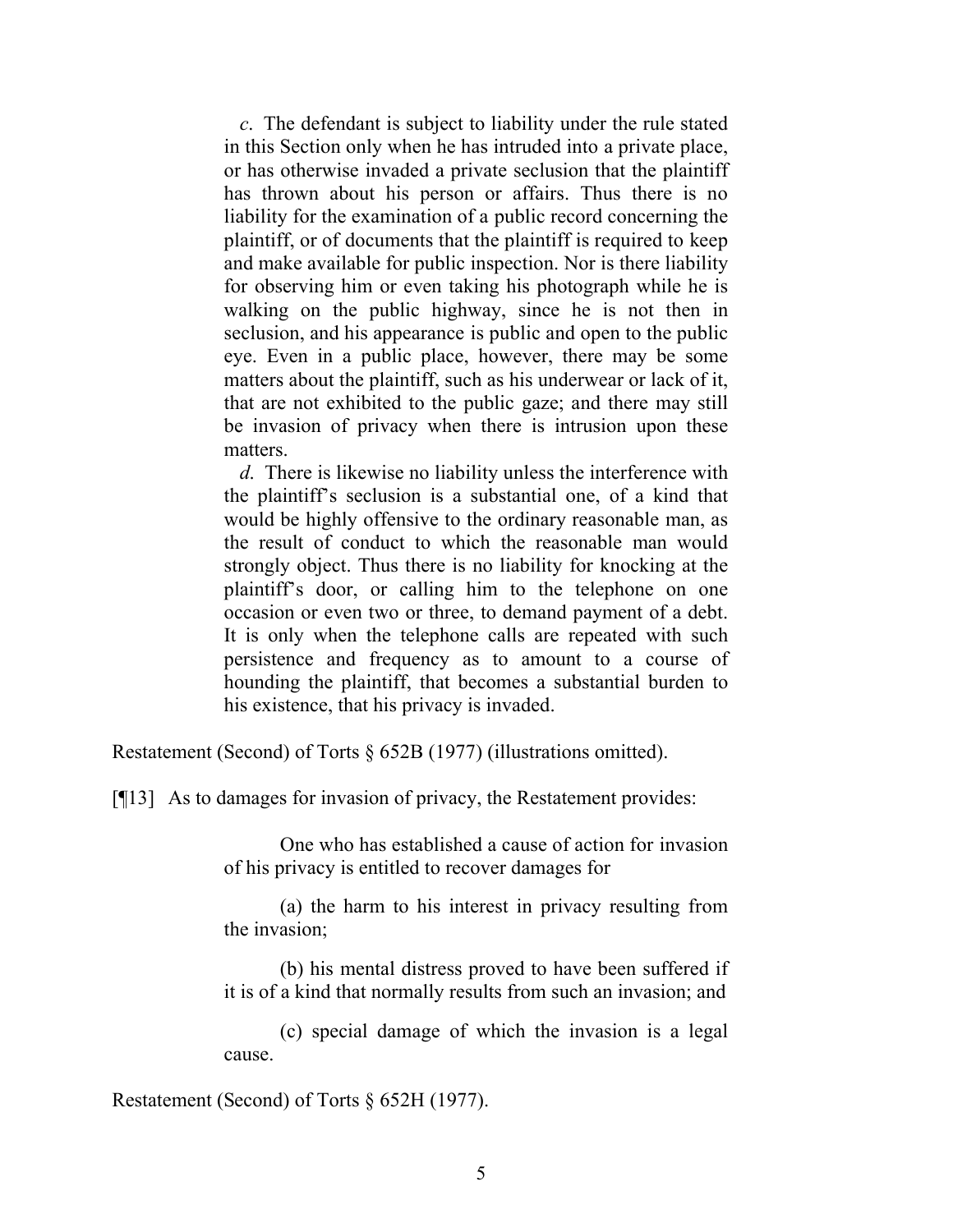# **B. Recognition of Claim in Other Jurisdictions**

[¶14] A recent survey of the intrusion upon seclusion claim's recognition in other jurisdictions shows majority support for the Restatement approach to the claim.

> This section provides a survey of the recognition of intrusion upon seclusion in the fifty states, whether it is recognized under common law or statute, and whether the jurisdiction follows the Restatement (Second) of Tort's formulation or deviates from the definition of intrusion in section 652B.

> Currently, the vast majority of states recognize the intrusion strand of invasion of privacy either under common law or by statute. The following states recognize intrusion upon seclusion under common law and follow the Restatement's formulation, either explicitly adopting it or closely mirroring the Restatement's definition and description of the cause of action: Alabama, Alaska, Arizona, Arkansas, California, Colorado, Connecticut, Delaware, Georgia, Hawaii, Idaho, Illinois, Iowa, Kansas, Kentucky, Louisiana, Maine, Maryland, Minnesota, Mississippi, Missouri, Nevada, New Hampshire, New Jersey, New Mexico, North Carolina, Ohio, Oklahoma, Oregon, Pennsylvania, South Dakota, Tennessee, Texas, Utah, Vermont, Washington, and West Virginia.

> Decisions from several other jurisdictions indicate that intrusion is recognized under common law, but these states have not adopted or have not followed the Restatement's formulation. These states are Florida, Indiana, Michigan, Montana, and South Carolina.

> Several other states recognize intrusion by statute: Massachusetts, Nebraska, Rhode Island, and Wisconsin. Utah, while recognizing intrusion under common law, also has a criminal statute that is of particular interest to this Note. Utah's statute provides that an individual is guilty of a privacy violation if he "[i]nstalls in any private place, without the consent of the person or persons entitled to privacy there, any device for observing, photographing, recording, amplifying, or broadcasting sounds or events in the place or uses any such unauthorized installation." Michigan has a similar statute.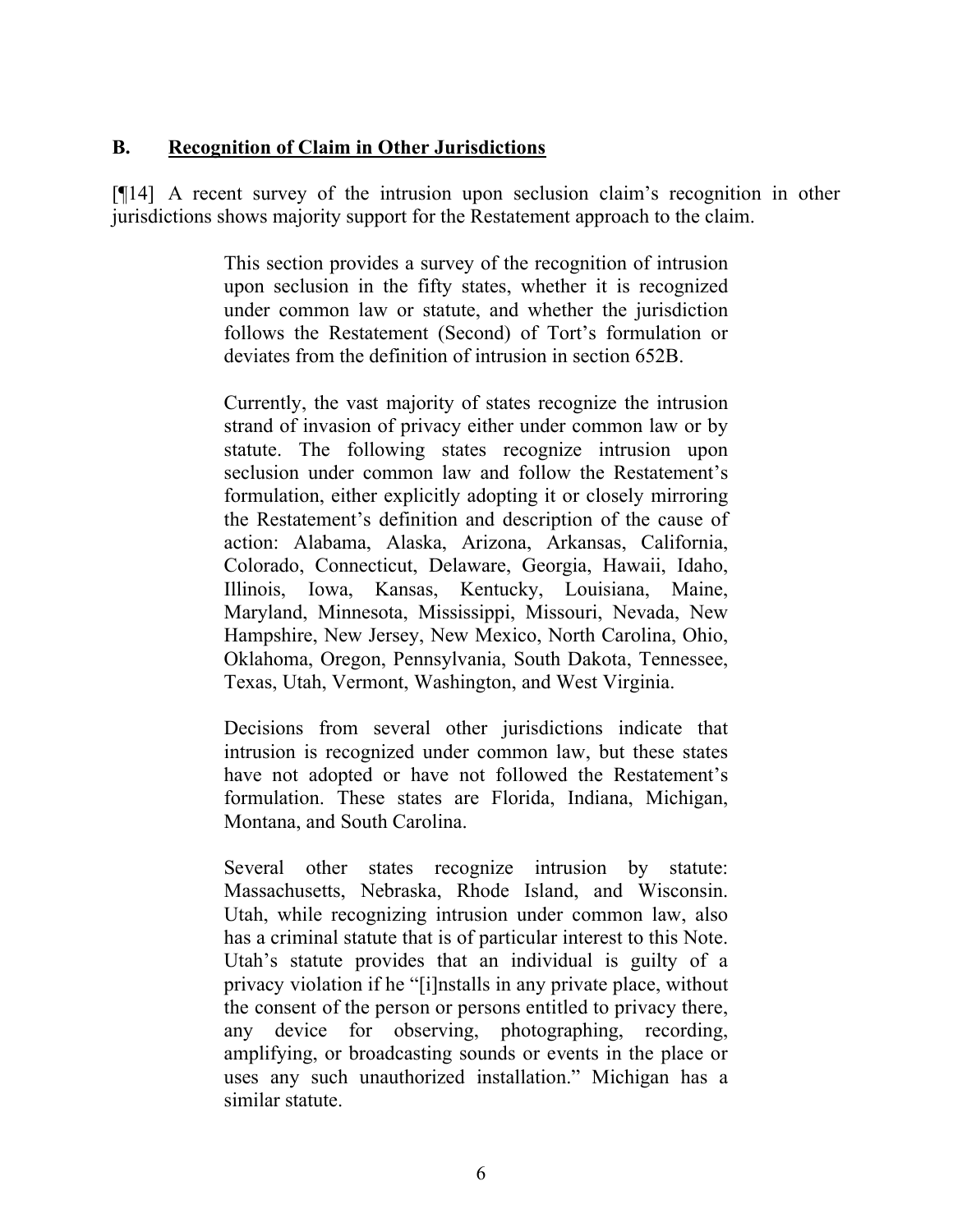Two states explicitly have refused to recognize intrusion; these states are New York and Virginia, both of which limit recovery for invasion of privacy claims by statute and only recognize a cause of action for misappropriation of one's name, picture, or portrait for commercial purposes without consent.

Finally, two states do not appear to have decided if they will recognize intrusion claims: North Dakota and Wyoming.

Eli A. Meltz, Note, *No Harm, No Foul? "Attempted" Invasion of Privacy and the Tort of Intrusion Upon Seclusion*, 83 Fordham L. Rev. 3431, 3440-43 (2015) (footnotes omitted).

[¶15] In adopting the Restatement approach to invasion of privacy, rather than deferring to legislative enactment, one court explained:

> "Although there was no distinctive tort of invasion of privacy in early common law, it has evolved in most jurisdictions based on common law principles sometimes compared to trespass. It is unnecessary for the Legislature to enact a law to create this tort in abrogation of the common law. The common law ... refers not only to the ancient unwritten law of England, but also to that body of law created and preserved by decisions of courts. The common law is not static, but is a dynamic and growing thing and its rules arise from the application of reason to the changing conditions of society." *McCormack v. Oklahoma Publishing Co.*, 613 P.2d 737, 740 (Okl.1980). Indeed, as the United States Supreme Court noted in *Hurtado v. California*, 110 U.S. 516, 530, 4 S.Ct. 111, 118, 28 L.Ed. 232 (1884), "[t]his flexibility and capacity for growth and adaptation is the peculiar boast and excellence of the common law," and this reasoning has been followed by a number of courts that have recognized the privacy right of action. *See, e.g.*, *Birnbaum v. United States*, 436 F.Supp. 967, 978 (E.D.N.Y.1977), aff'd in part, rev'd in part, 588 F.2d 319, 325 (2d Cir. 1978).

*Goodrich v. Waterbury Republican-American, Inc.*, 448 A.2d 1317, 1328-29 (Conn. 1982).

[¶16] We turn then to the question of whether this Court should likewise join the majority recognition of the intrusion upon seclusion tort.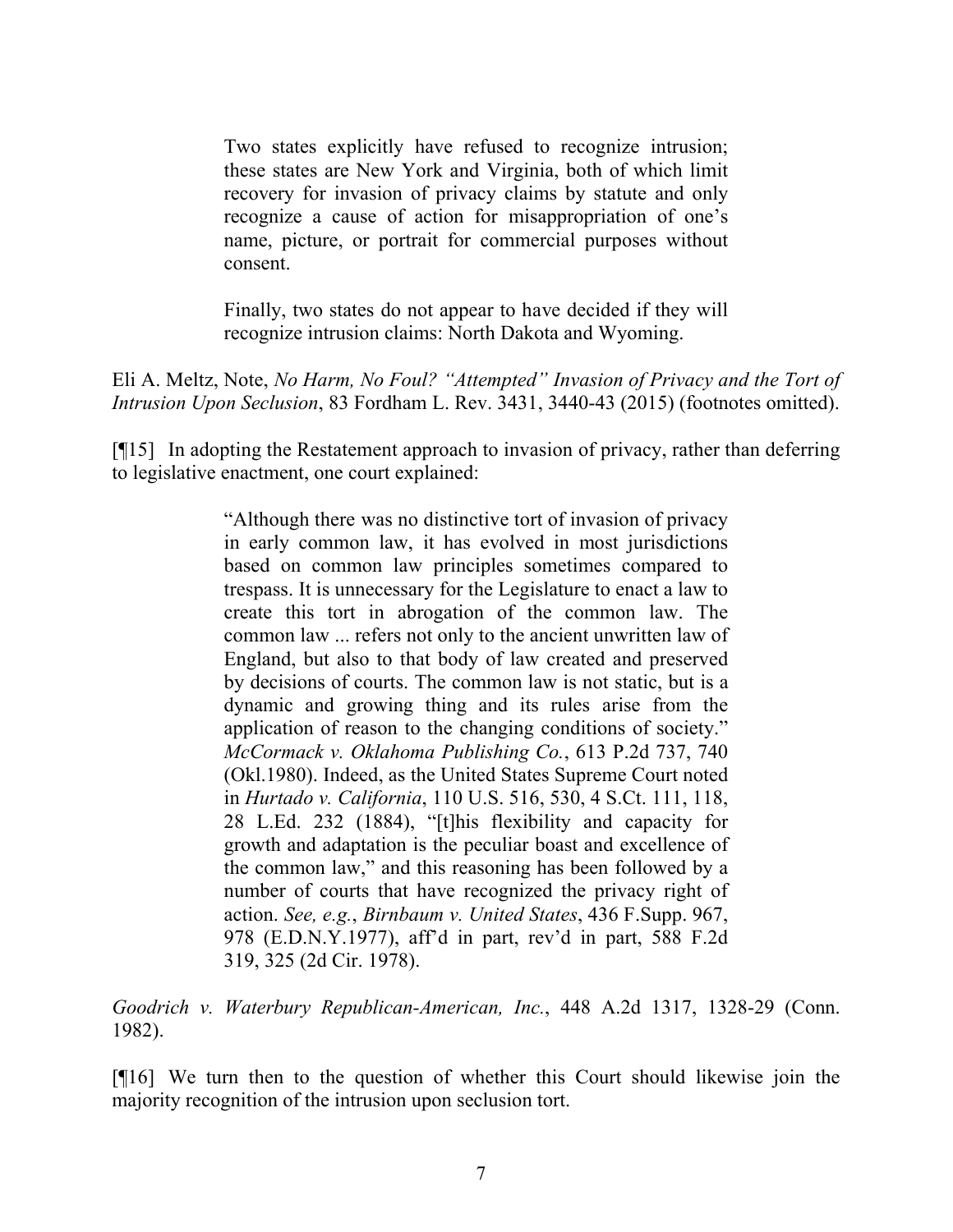# **C. Wyoming Common Law**

[¶17] The Wyoming legislature long ago adopted the common law, making it "the rule of decision in this state when not inconsistent with the laws thereof," and "of full force until repealed by legislative authority." Wyo. Stat. Ann. § 8-1-101 (LexisNexis 2017). The determination we must therefore make is not whether this Court should "adopt" the tort of intrusion upon seclusion, but rather whether the tort has been repealed by statute or is otherwise inconsistent with Wyoming law—that is, whether the tort is part of Wyoming's common law. *See Briefing.com v. Jones*, 2006 WY 16, ¶ 12, 26 P.3d 928, 935 (Wyo. 2006) (noting that the question is not whether to adopt a common law tort but is instead whether the tort exists as part of Wyoming's common law).

[¶18] The legislature has not repealed any of the common law privacy torts, and Aspen Way does not contend otherwise. The question then is whether the intrusion upon seclusion tort, and the protection it provides an injured party, is consistent with Wyoming law. We conclude that it is.

[¶19] In considering whether to recognize a cause of action as part of Wyoming's common law, we have said:

> [T]he common law is "applicable" within the intent of the adopting statute [Wyo. Stat. Ann. 8-1-101] if it is "applicable to the habits and condition of our society, and in harmony with the genius, spirit and objects of our institutions." *Crawford v. Barber*, 385 P.2d 655, 657 (Wyo.1963) (quoting *Fuchs v. Goe*, 62 Wyo. 134, 163 P.2d 783, 792 (1945)). The principles of the common law adopted for this State are only those "adapted to our circumstances, state of society, and form of government." *Fuchs*, 163 P.2d at 792 (emphasis in original).

*Briefing.com*, ¶ 13, 126 P.3d at 935.

[¶20] In keeping with this approach, we have also expressed our willingness to reject common law principles not in keeping with our circumstances.

> We have not hesitated to overrule cases that were based on what was perceived to be the common law at the time the decisions were handed down. *McClellan v. Tottenhoff*, 666 P.2d 408 (Wyo.1983); and *Collins v. Memorial Hospital of Sheridan County*, 521 P.2d 1339 (Wyo.1974). We are justified in overruling prior cases grounded on the common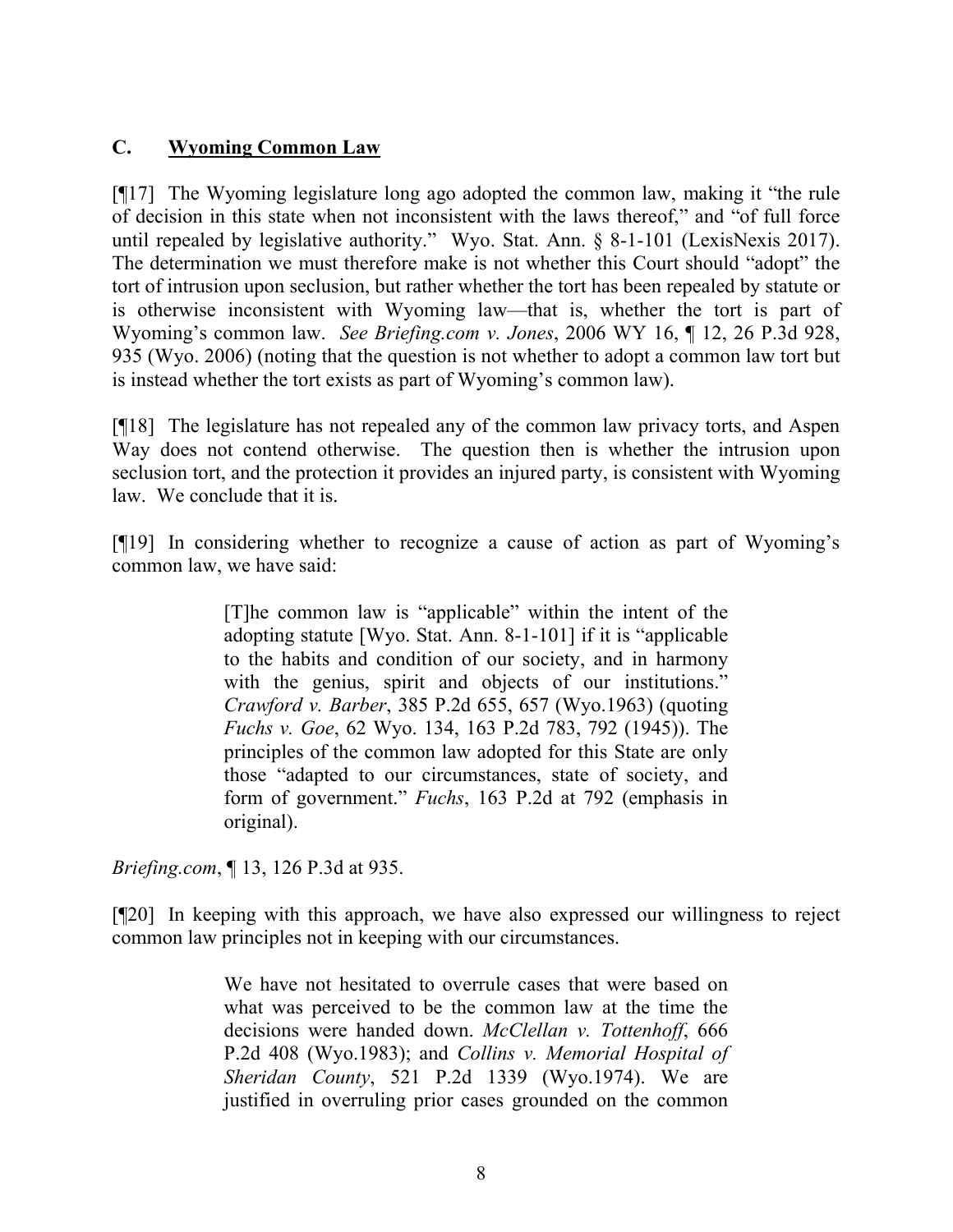law if they stand for an unfair and improper rule or have outlived their usefulness, and do not meet changing needs.

*Nulle v. Gillette-Campbell Cty. Joint Powers Fire Bd.*, 797 P.2d 1171, 1173 (Wyo. 1990) (quoting *Weaver v. Mitchell*, 715 P.2d 1361, 1368 (Wyo. 1986)).

[¶21] When the common law cause of action we are considering is a tort, we begin with our understanding that a tort is a "civil wrong \* \* \*; a breach of a duty that the law imposes on persons who stand in a particular relation to one another." *Black's Law Dictionary* 1717 (10th ed. 2014); *see also Garner v. Hickman*, 709 P.2d 407, 413 (Wyo. 1985) ("Generally speaking, and without attempting an all-inclusive definition, a tort has a meaning similar to wrong and is an unlawful act injurious to another, independent of contract."). In determining whether a tort should be recognized as part of the Wyoming common law, we must therefore consider the duty imposed by the tort, which we have defined as follows:

> The statement that there is or is not a duty begs the essential question—whether the plaintiff's interests are entitled to legal protection against the defendant's conduct. \* \* \* '[D]uty' is not sacrosanct in itself, but is only an expression of the sum total of those considerations of policy which lead the law to say that the plaintiff is entitled to protection.

*Gates v. Richardson*, 719 P.2d 193, 196 (Wyo. 1986) (quoting W. Keeton, Prosser and Keeton on Torts  $\S$  54 at 357-58 (1984)).<sup>3</sup>

l

(1) the foreseeability of harm to the plaintiff, (2) the closeness of the connection between the defendant's conduct and the injury suffered, (3) the degree of certainty that the plaintiff suffered injury, (4) the moral blame attached to the defendant's conduct, (5) the policy of preventing future harm, (6) the extent of the burden upon the defendant, (7) the consequences to the community and the court system, and (8) the availability, cost and prevalence of insurance for the risk involved.

*Gates*, 719 P.2d 196 (quoting *Tarasoff v. Regents of University of California*, 17 Cal.3d 425, 131 Cal.Rptr. 14, 551 P.2d 334, 342, 83 A.L.R.3d 1166 (1976)).

<sup>3</sup> Aspen Way asks this Court to consider the policy factors outlined in *Gates* to determine whether the duty imposed by the intrusion upon seclusion tort should be recognized as part of Wyoming's common law. Those factors are:

*Gates*, however, addressed the question of whether a duty should be recognized in a negligence context not in the context of an intentional tort such as the one at issue here—and the factors were themselves drawn from *Tarasoff*, another negligence case. Aspen Way has not cited any authority or otherwise persuaded us that these factors should apply in the case of an intentional tort, and we will therefore limit our inquiry to policy considerations and whether those policy considerations lead us to conclude that an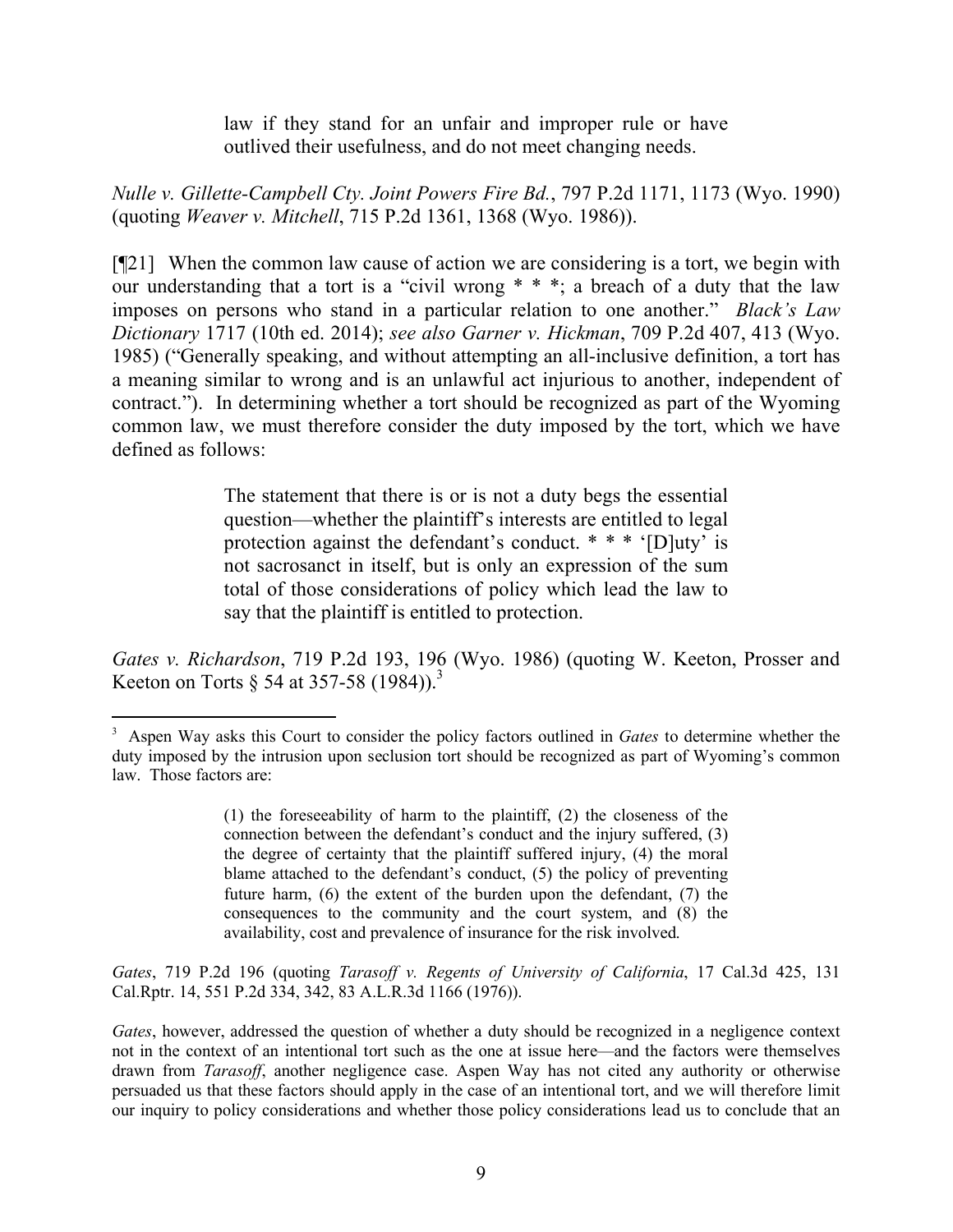[¶22] Turning to considerations of policy, Wyoming's commitment to individual privacy interests is well established. In 1936, this Court observed that "[t]he home is a favorite of the law. It is there that the citizen can claim the right of privacy, the right to be let alone, on clear grounds." *Town of Green River v. Bunger*, 58 P.2d 456, 460 (Wyo. 1936). We later affirmed this commitment, stating that "we regard highly the federal constitutional guarantees to privacy as well as the right to privacy in Wyoming." *Employment Sec. Com'n of Wyo. v. Western Gas Processors, Ltd.*, 786 P.2d 866, 872 (Wyo. 1990) (footnotes omitted).

[¶23] We also understand, however, that constitutional protections limit government rather than private intrusions. *Western Gas*, 786 P.2d at 872, n.10 (quoting *Olmstead v. United States*, 277 U.S. 438, 478, 48 S.Ct. 564, 572, 72 L.Ed. 944, 956 (1928) (Brandeis, J., dissenting)) (emphasis altered) ("[The constitutional framers] conferred, *as against the government*, the right to be left alone—the most comprehensive of rights and the right most valued by civilized men."). The United States Supreme Court has explained:

> [T]he Fourth Amendment cannot be translated into a general constitutional 'right to privacy.' That Amendment protects individual privacy against certain kinds of governmental intrusion, but its protections go further, and often have nothing to do with privacy at all. Other provisions of the Constitution protect personal privacy from other forms of governmental invasion. *But the protection of a person's general right to privacy—his right to be let alone by other people—is, like the protection of his property and of his very life, left largely to the law of the individual States*.

*Katz v. United States*, 389 U.S. 347, 350-51, 88 S.Ct. 507, 510-11, 19 L.Ed.2d 576 (1967) (footnotes omitted) (emphasis added).

[¶24] The Wyoming legislature has recognized the need to protect its citizens' privacy interests and has acted on this need. *See, e.g.*, Wyo. Stat. Ann. § 16-4-203(d)(xi) (LexisNexis 2017) (exempting from public disclosure records "the disclosure of which would constitute a clearly unwarranted invasion of personal privacy"); Wyo. Stat. Ann. § 6-4-304(a) (LexisNexis2017) (criminalizing the act of "looking in a clandestine, surreptitious, prying or secretive nature into an enclosed area where the person being viewed has a reasonable expectation of privacy"); Wyo. Stat. Ann. 6-6-103(b)(i) (LexisNexis 2017) (criminalizing the making of repeated, anonymous telephone calls that

l

injured party should be entitled to the protection they would be afforded were we to recognize the tort of intrusion upon seclusion. *See Briefing.com*, ¶¶ 10-15, 126 P.3d at 934-36 (recognizing common law trade secret misappropriation tort based on its consistency with Wyoming law and policy).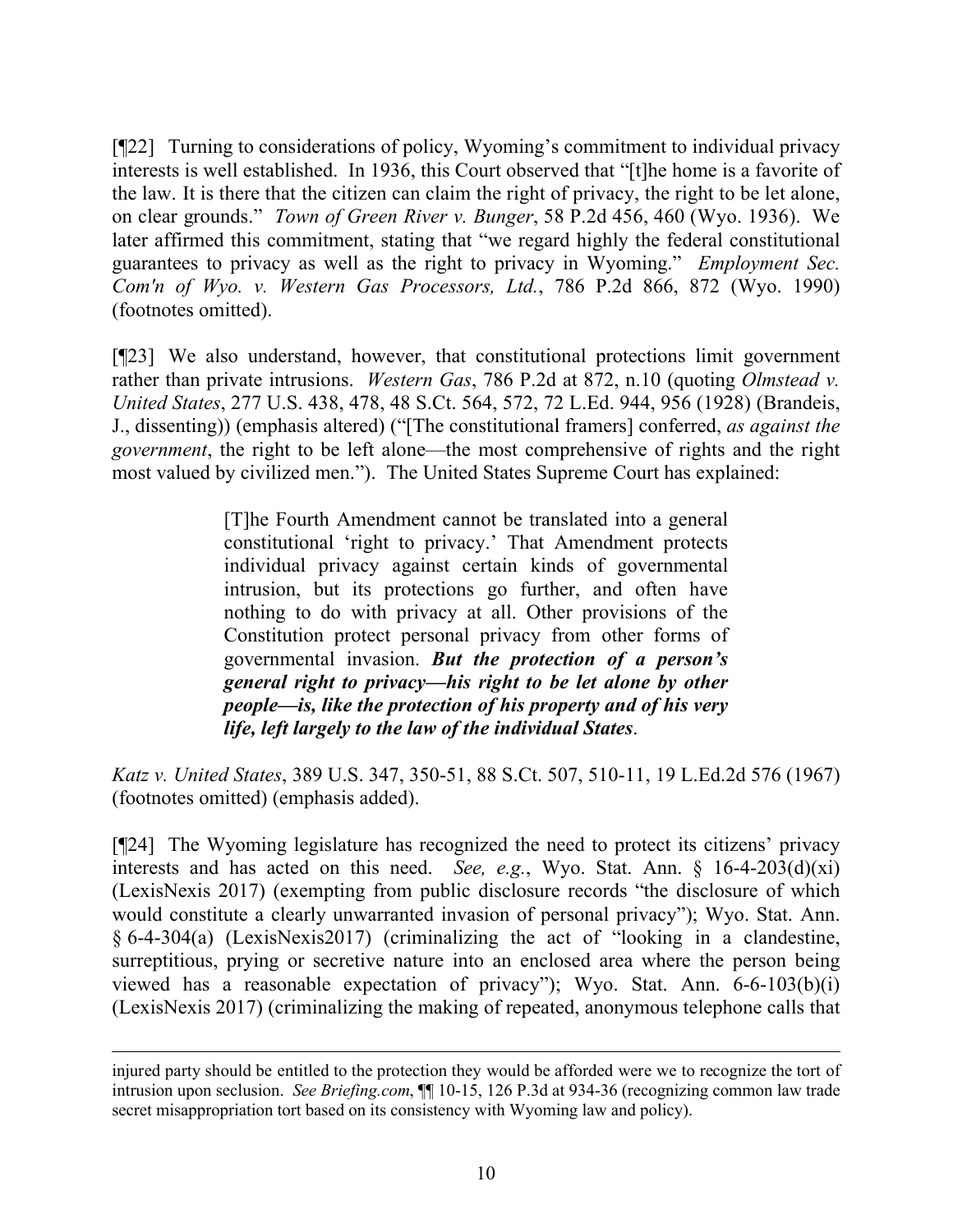disturb the privacy of persons where the calls were received); Wyo. Stat. Ann. 6-3- 504(a)(i) (LexisNexis 2017) (criminalizing act of knowingly and without authorization accessing a computer, computer system, or computer network); Wyo. Stat. Ann. § 21-17- 124(b) (LexisNexis 2017) (recognizing university students' expectation of privacy in electronic writings and communications); Wyo. Stat. Ann. § 21-18-318(b) (LexisNexis 2017) (recognizing community college students' expectation of privacy in electronic writings and communications).

[¶25] Given our state's policy favoring privacy interests and the legislative enactments protecting those interests, we find the tort of intrusion upon seclusion to be well adapted to our circumstances and state of society. It is therefore appropriate to recognize the tort as part of Wyoming's common law. *See Briefing.com*, ¶ 13, 126 P.3d at 935.

[¶26] We also agree with Plaintiffs that the Restatement version of the tort is the approach best suited to our common law. First, we have relied on the Restatement on numerous occasions to develop our common law. *See, e.g.*, *Briefing.com*, ¶ 15, 126 P.3d at 936 (using Restatement formulation of trademark infringement tort); *Birt v. Wells Fargo Home Mortg., Inc.*, 2003 WY 102, ¶ 47, 75 P.3d 640, 657-58 (Wyo. 2003) (using Restatement to define tort of negligent misrepresentation); *Baker v. Pena*, 2001 WY 122, ¶ 1, 36 P.3d 602, 604 (Wyo. 2001) (using Restatement to define exception to landlord immunity from liability); *Wilder v. Cody Country Chamber of Commerce*, 868 P.2d 211, 225 (Wyo. 1994) (using Restatement to define intentional infliction of emotional distress tort). Additionally, the Restatement formulation of the tort is longstanding, represents the majority rule, and provides an established body of precedent to guide its application. We therefore recognize the tort of intrusion upon seclusion as defined by the Restatement (Second) of Torts, § 652B, with damages as defined by the Restatement (Second) of Torts,  $\frac{652 \text{H}^4}{ }$ 

 $\overline{a}$ <sup>4</sup> Aspen Way contends that we should defer to the legislature to create a privacy cause of action because "this Court has had ample opportunity to explicitly adopt a common law cause of action for the invasion of privacy, and has failed to do so[.]" Aspen Way does not, however, cite to any case in which this Court has been asked to consider a common law privacy tort. Nor does it otherwise offer any policy reason the cause of action would be better created by statute rather than recognized as our common law. We therefore reject Aspen Way's argument and agree instead with the observation of the Connecticut Supreme Court:

Although there was no distinctive tort of invasion of privacy in early common law, it has evolved in most jurisdictions based on common law principles sometimes compared to trespass. It is unnecessary for the Legislature to enact a law to create this tort in abrogation of the common law.

*Goodrich*, 448 A.2d at 1328 (quoting *McCormack v. Oklahoma Publishing Co.*, 613 P.2d 737 at 740 (Okla. 1980)).